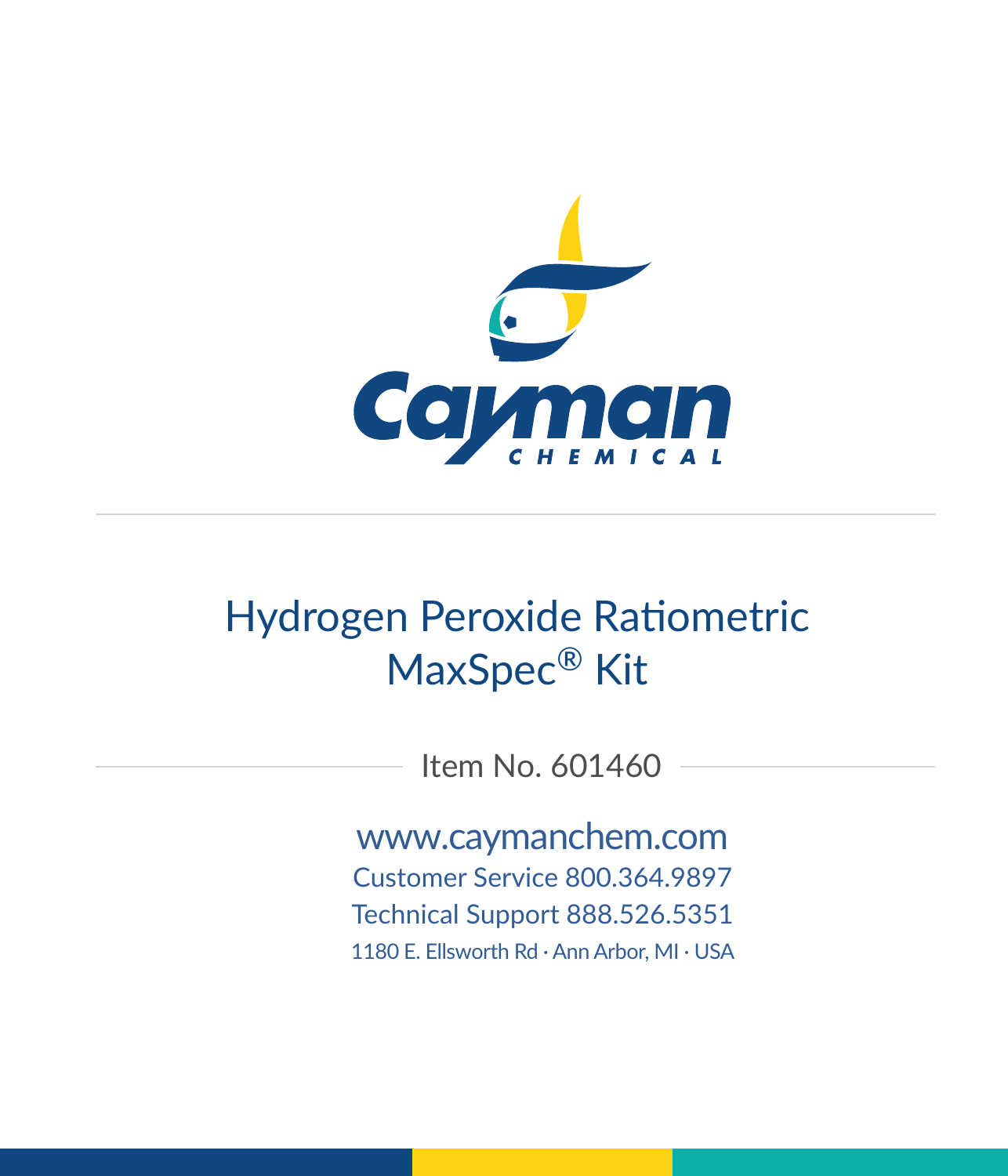## **TABLE OF CONTENTS**

#### **GENERAL INFORMATION 3 Materials Supplied**

- **3 Safety Data**
- **4 Precautions**
- **4 If You Have Problems**
- **4 Storage and Stability**
- **5 Materials Needed but Not Supplied**
- **INTRODUCTION 6 About This Assay**
- **ASSAY PROTOCOL 7 Reagent Preparation**
	- **8 MitoB and MitoP Calibrators Preparation**
	- **13 Plotting the Standard Curve**
	- **14 LC-MS/MS**
	- **18 Performance Characteristics**
	- **RESOURCES 20 Troubleshooting**
		- **22 References and Additional Reading**
		- **23 Notes**
		- **23 Warranty and Limitation of Remedy**

## **GENERAL INFORMATION**

### **Materials Supplied**

Kit will arrive packaged as a -20°C kit. For best results, remove components and store as stated below.

| <b>Item</b><br><b>Number</b> | <b>Item</b>                                                      | <b>Quantity/Size</b> | <b>Concentration</b>                                                     | <b>Storage</b>  |
|------------------------------|------------------------------------------------------------------|----------------------|--------------------------------------------------------------------------|-----------------|
| 601462                       | MitoB MaxSpec <sup>®</sup><br>Standard                           | 1 ampule/1 ml        | 5 mM in Ethanol                                                          | $-20^{\circ}$ C |
| 601463                       | MitoP MaxSpec <sup>®</sup><br>Standard                           | 1 ampule/1 ml        | 1 mM in Ethanol                                                          | $-20^{\circ}$ C |
| 601461                       | MitoB- $d_{15}$ /MitoP- $d_{15}$<br>Internal Standard<br>Mixture | 1 ampule/1 ml        | 10 $\mu$ M MitoB-d <sub>15</sub> ,<br>5 µM MitoP- $d_{15}$ in<br>Fthanol | $-20^{\circ}$ C |

If any of the items listed above are damaged or missing, please contact our Customer Service department at (800) 364-9897 or (734) 971-3335. We cannot accept any returns without prior authorization.



! **WARNING:** THIS PRODUCT IS FOR RESEARCH ONLY - NOT FOR HUMAN OR VETERINARY DIAGNOSTIC OR THERAPEUTIC USE.

# **Safety Data**

This material should be considered hazardous until further information becomes available. Do not ingest, inhale, get in eyes, on skin, or on clothing. Wash thoroughly after handling. Before use, the user must review the complete Safety Data Sheet, which has been sent *via* email to your institution.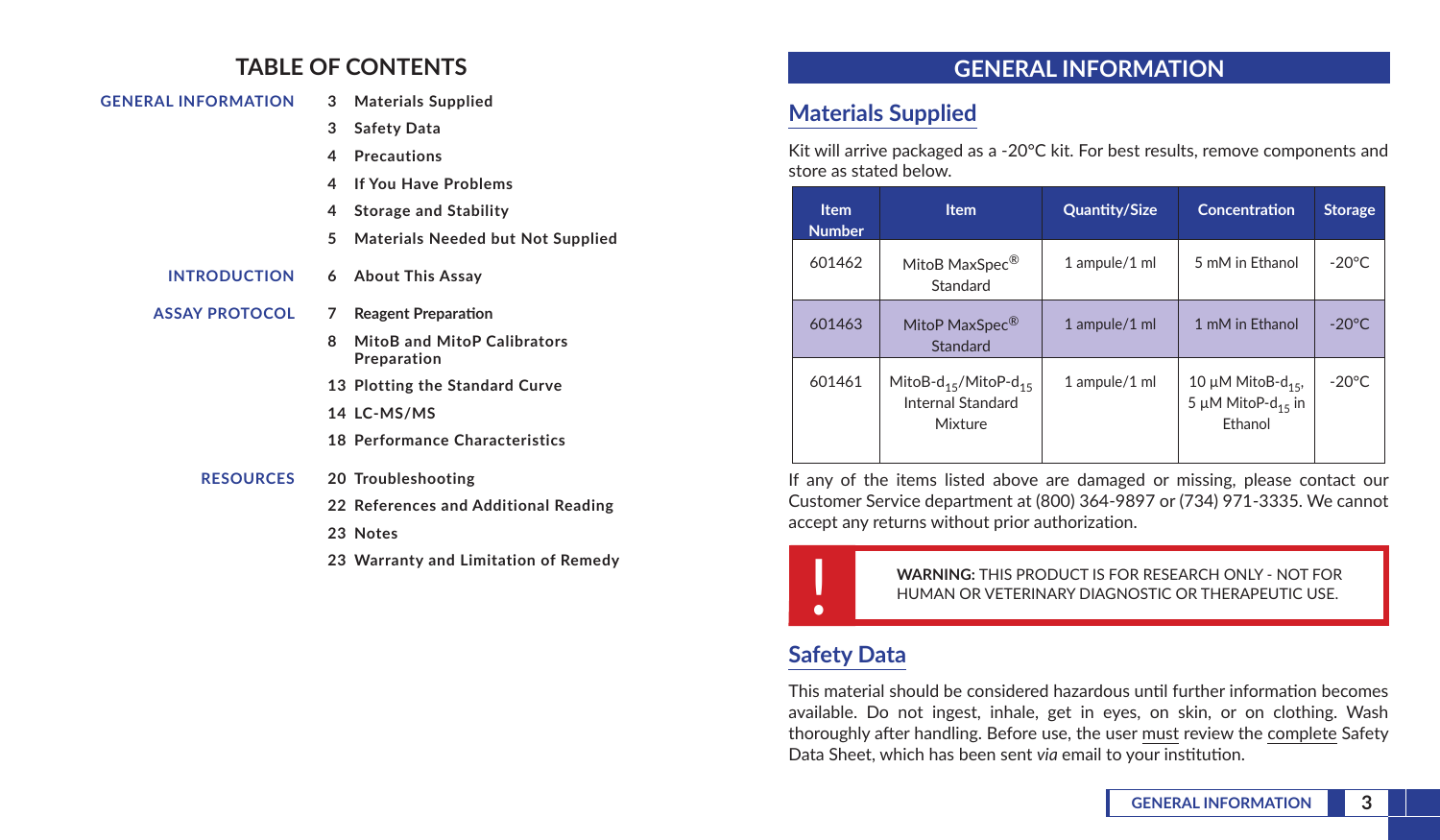### **Precautions**

**Please read these instructions carefully before beginning this assay.**

## **If You Have Problems**

### **Technical Service Contact Information**

| Phone: | 888-526-5351 (USA and Canada only) or 734-975-3888 |
|--------|----------------------------------------------------|
| Fax:   | 734-971-3641                                       |
| Email: | techserv@cavmanchem.com                            |

In order for our staff to assist you quickly and efficiently, please be ready to supply the lot number of the kit (found on the outside of the box).

# **Storage and Stability**

This kit will perform as specified if stored as directed on page 3 and used before the expiration date indicated on the outside of the box.

All reagents in the Hydrogen Peroxide Ratiometric MaxSpec<sup>®</sup> Kit may be used as provided. Reagents should be handled cold and resealed immediately after use to prevent solvent evaporation. Frozen reagents should be thawed completely prior to use to ensure uniform concentration. The entire contents of the Kit should be stored at -20°C when not in use.

### **Materials Needed But Not Supplied**

- 1. A laboratory equipped for culture of mammalian cells and all associated reagents
- 2. Speed vac, vacuum filtration system and filter plates. *NOTE: That vacuum filtration is not necessary – alternatively, a 0.2 µm PVDF filter may be used for sample filtration.*
- 3. Mass spectrometry vials and lids (such as Phenomenex P/N AR0-9921-13C and AR0-8952-13B)
- 4. LC-MS grade acetonitrile (ACN)
- 5. LC-MS grade formic acid (FA)
- 6. Absolute grade ethanol
- 7. MilliQ deionized water
- 8. Catalase (for cell cultures), a minimum of 5,000 units (enough to make a 50 U/ml solution in 100 ml)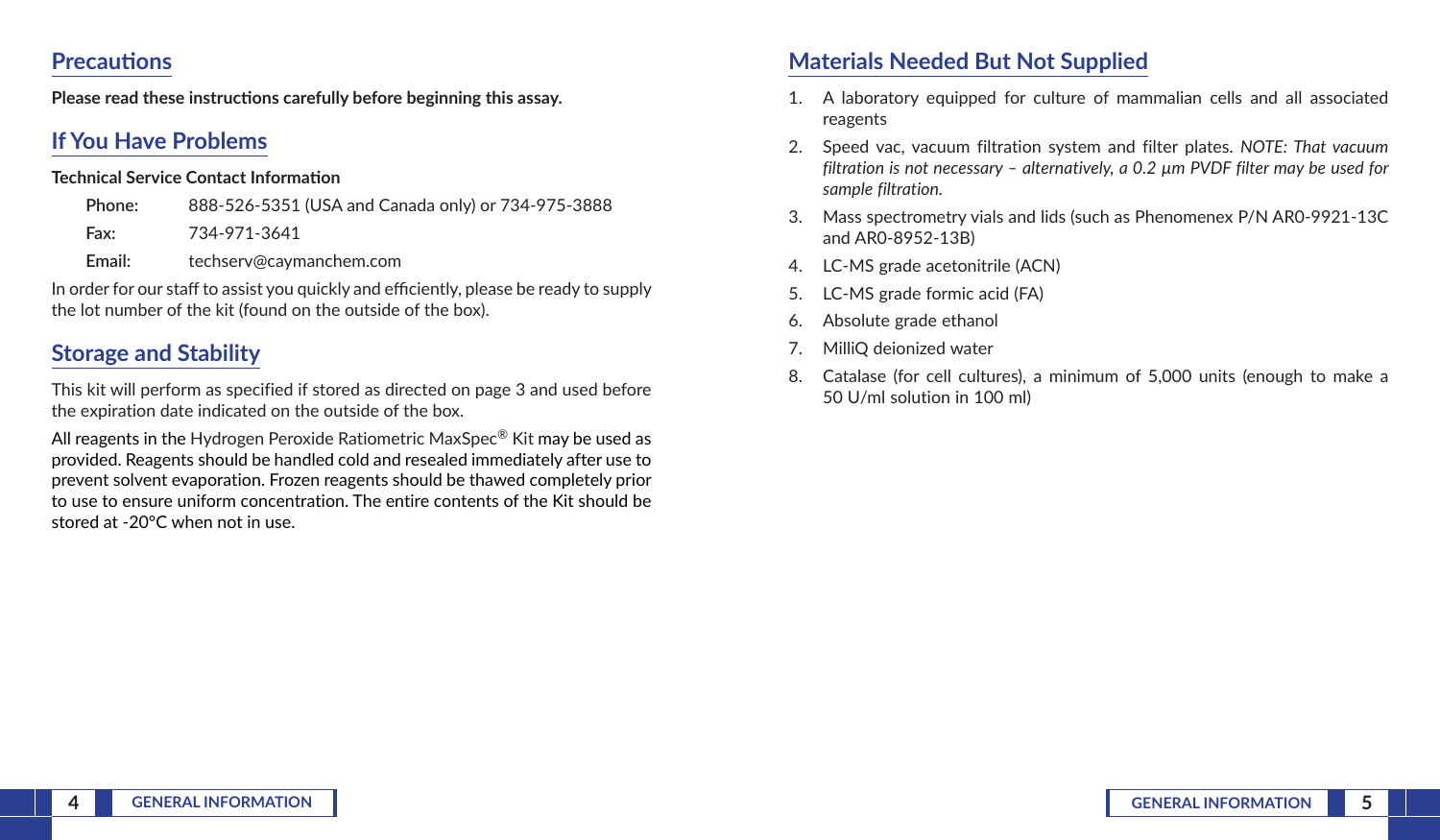### **INTRODUCTION**

### **About This Assay**

Cayman's Hydrogen Peroxide Ratiometric MaxSpec® Kit enables the measurement of mitochondrial  $H_2O_2$  in cell culture and animal models. MitoB (3-hydroxybenzyl)triphenylphosphonium bromide or MitoBoronic Acid) is taken up specifically by polarized mitochondria and accumulates in the matrix. The selective reaction of the arylboronic acid moiety of MitoB with  $H_2O_2$ forms the phenol product, MitoP (MitoPhenol). Therefore, the increase in the MitoP/MitoB ratio over time indicates the level of mitochondrial  $H_2O_2$ . The ratio of MitoP/MitoB is measured in sample extracts by LC-MS/MS using deuterated internal standards (IS) (MitoB-d<sub>15</sub> and MitoP-d<sub>15</sub>) to correct for extraction and detection variations.

- Some tissues such as heart and muscle will require several rounds of homogenization
- Do not use tissue sections of more than ~100 mg as this will have an adverse effect on mass spectrometry detection
- Standards should be prepared in parallel with samples, and it is important that all samples are prepared using the same internal standard solution. Samples can be compared to a standard curve prepared on a separate day if the I.S. solution is consistent.
- Use well-rinsed or new glassware as trace detergents in glassware will decrease the performance of the mass spectrometer

### **ASSAY PROTOCOL**

### **Reagent Preparation**

#### **Solution A**

Prepare a solution of 99.9% Acetonitrile (ACN) and 0.1% Formic Acid (FA). Use well rinsed or new glassware as trace detergents in glassware will decrease the performance of the mass spectrometer. After use, this solution should be stored in a cool dry place and used within 2 weeks of preparation.

#### **Solution B**

Prepare a solution of 60% Acetonitrile and 0.1% Formic Acid in HPLC grade water. Use well rinsed or new glassware as trace detergents in glassware will decrease the performance of the mass spectrometer. After use, this should be stored in a cool dry place and used within 2 weeks of preparation.

#### **Solution C**

Prepare a solution of 20% Acetonitrile and 0.1% Formic Acid in HPLC grade water. Use well rinsed or new glassware as trace detergents in glassware will decrease the performance of the mass spectrometer. After use, this solution should be stored in a cool dry place and used within 2 weeks of preparation.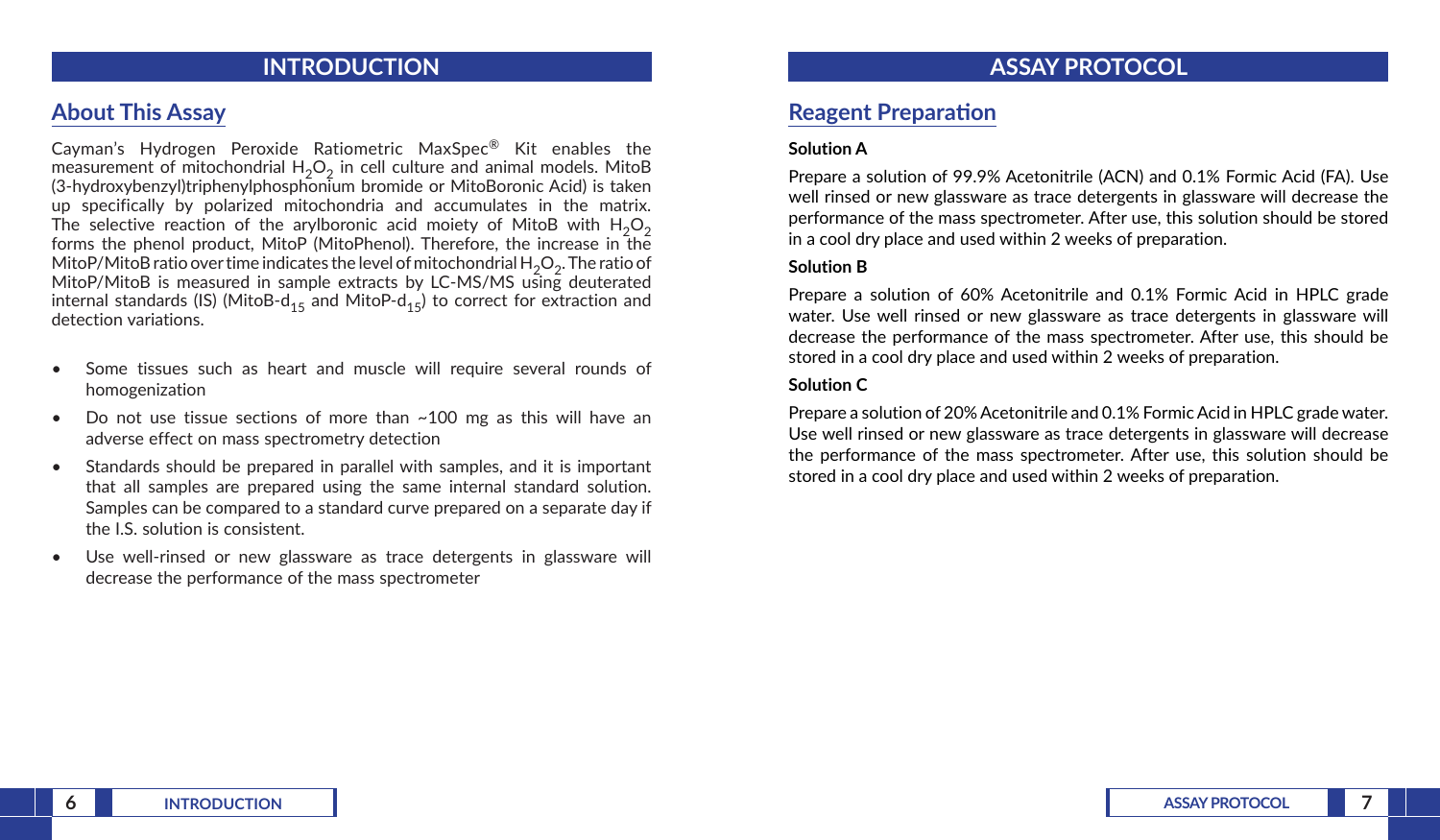### **MitoB and MitoP Calibrators Preparation**

#### **MitoB Calibrators**

Dilute 5 mM MitoB MaxSpec® Standard 1:5 in ethanol to make a 1 mM Working Stock (200 µl standard:800 µl ethanol) to be used in the preparation of calibrators. Calibrators can be stored at -20°C for up to 2 months.

| <b>Tube</b>    | <b>Concentration of MitoB</b><br><b>Standard</b> | <b>Volume of</b><br><b>Ethanol</b> | <b>Volume of MitoB</b><br>(1 mM Working Stock) |
|----------------|--------------------------------------------------|------------------------------------|------------------------------------------------|
| <b>B1</b>      | $100 \mu M$                                      | 900 µl                             | $100 \mu l$ of $1 \mu M$                       |
| <b>B2</b>      | $50 \mu M$                                       | $500$ $\mu$                        | 500 µl of $100 \mu M$ (B1)                     |
| B <sub>3</sub> | $10 \mu M$                                       | 900 µl                             | 100 µl of 100 $\mu$ M (B1)                     |
| <b>B4</b>      | $5 \mu M$                                        | 900 ul                             | 100 µl of 50 $\mu$ M (B2)                      |
| <b>B5</b>      | $1 \mu M$                                        | 900 µl                             | 100 µl of 10 $\mu$ M (B3)                      |
| <b>B6</b>      | $0 \mu M$                                        | $100 \mu$                          | $0 \mu$                                        |

**Table 1. Volumes and concentrations of MitoB Calibrators**

### **MitoP Calibrators**

Dilute 1 mM MitoP MaxSpec® Standard 1:10 in ethanol to make a 100 µM Working Stock (100 µl Standard: 900 µl ethanol) to be used in the preparation of calibrators. Calibrators can be stored at -20°C for up to 2 months.

| <b>Tube</b>    | <b>Concentration of MitoP</b><br><b>Standard</b> | <b>Volume of</b><br><b>Ethanol</b> | <b>Volume of MitoP</b><br>(100 µM Working Stock) |
|----------------|--------------------------------------------------|------------------------------------|--------------------------------------------------|
| P <sub>1</sub> | $25 \mu M$                                       | 750 µl                             | 250 µl of $100 \mu M$                            |
| P <sub>2</sub> | $10 \mu M$                                       | $900 \mu$                          | 100 µl of 100 µM                                 |
| P <sub>3</sub> | $5 \mu M$                                        | $500$ $\mu$                        | 500 µl of 10 µM (P2)                             |
| <b>P4</b>      | $1 \mu M$                                        | $900 \mu$                          | 100 µl of 10 $\mu$ M (P2)                        |
| P <sub>5</sub> | $0.5 \mu M$                                      | 900 µl                             | 100 µl of 5 $\mu$ M (P3)                         |
| <b>P6</b>      | $0.1 \mu M$                                      | $900 \mu$                          | 100 µl of $1 \mu M$ (B4)                         |
| P7             | 0 µM                                             | $100 \mu$                          | $0 \mu l$                                        |

**Table 2. Volumes and concentrations of MitoP Calibrators**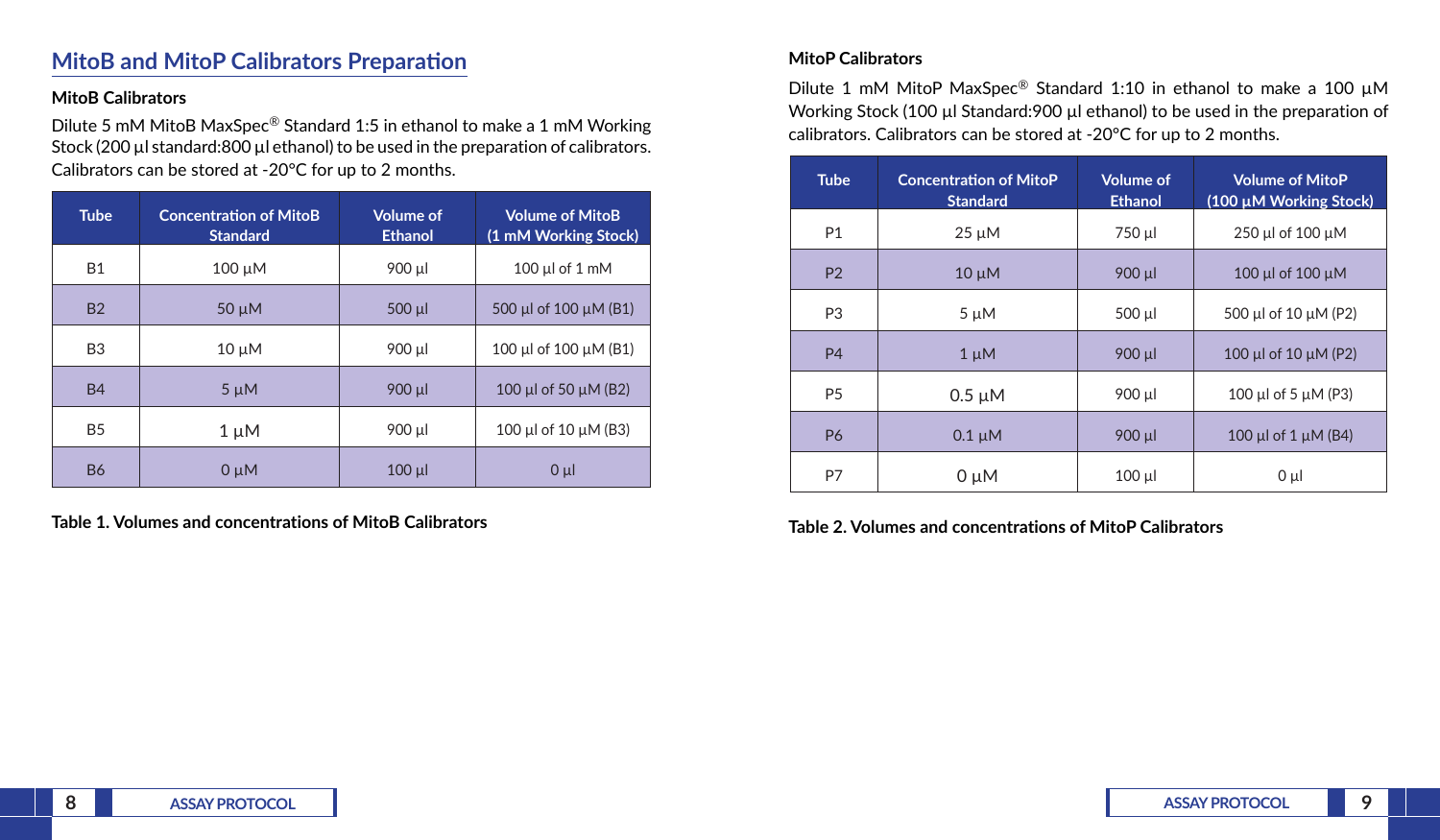### **Sample Preparation**

#### **Tissue Samples**

MitoB and MitoP have been shown to work *in vivo*. 1 Follow this procedure for animal treatment and sample preparation and then follow the kit instructions to prepare curves and analyze samples.

### **Cell Samples**

### **MitoB Treatment for Cell Culture Studies**

MitoB was originally intended for use as an *in vivo* probe it can, however, be used in cell culture studies by sampling a portion of the cell culture media and measuring the concentration of  $H_2O_2$ .

*NOTE: The following protocol is set up for 24 well cell culture plates, using a volume of 1 ml. Protocol can be adjusted to better meet experimental demands.* 

- 1. Make a 1 µM MitoB Working Solution by diluting 10 µl of 5 mM MitoB MaxSpec™ Standard into 50 ml of cell culture media. Also add catalase (50 U/ml) in the supernatant to control for peroxide changes outside the cell).
- 2. For adherent cells, carefully remove spent media by aspiration. For suspension cells, transfer the cell suspension to 1.5 ml microcentrifuge tubes and centrifugation at  $120 \times g$  for 5 minutes, remove supernatant by aspiration.
- 3. Replace cell culture media with MitoB Working Solution and incubate for 3-6 hours under standard conditions with an appropriate treatment (e.g., oxidative stress, antioxidant, etc.).
- 4. After 3-6 hours, transfer 0.5 ml of medium to a 1.5 ml microcentrifuge tube and quickly freeze the medium on dry ice or liquid nitrogen. *NOTE: If you are using a suspension cell line, you will need to centrifuge the cells (3 minutes at 1,000 × g) and use the supernatant.*
- 5. Flash-freeze the samples in liquid nitrogen and store them at -80°C until required. It is recommended that samples stored at -80°C be analyzed within 3-6 months.

### **Sample Preparation/Extraction:**

- 1. Thaw the samples and transfer 200 μl of medium to a clean 1.5 ml microcentrifuge tube on ice.
- 2. Add 10 µl of MitoB-d<sub>15</sub>/MitoP-d<sub>15</sub> Internal Standard Mixture to samples and vortex for 30 seconds.
- 3. Add 50 μl of Solution A (99.9% ACN and 0.1% FA), and vortex for a further for 30 seconds, then centrifuge for 10 minutes at  $16,000 \times g$  in a benchtop centrifuge at room temperature.
- 4. Load the sample supernatant into a 1 ml syringe (by removing the plunger and pipetting from above) fitted onto a 0.22 μM PVDF filter pre-wetted with Solution A in HPLC-grade  $H<sub>2</sub>O$  and filter slowly into a fresh microcentrifuge tube on ice. *NOTE: Samples must be filtered carefully to avoid excess pressure and rupture of the filter.*
- 5. Flash-freeze the samples in liquid nitrogen and store them at -80°C until required. It is recommended that samples stored at -80°C be analyzed within a 2 month timeframe.
- 6. Analyze these standards by LC-MS/MS as described in the LC/MS section below. The response of MitoB relative to its deuterated IS against concentration should be linear over the range 1–1,000 pmol, with an *r*<sup>2</sup> routinely >0.99.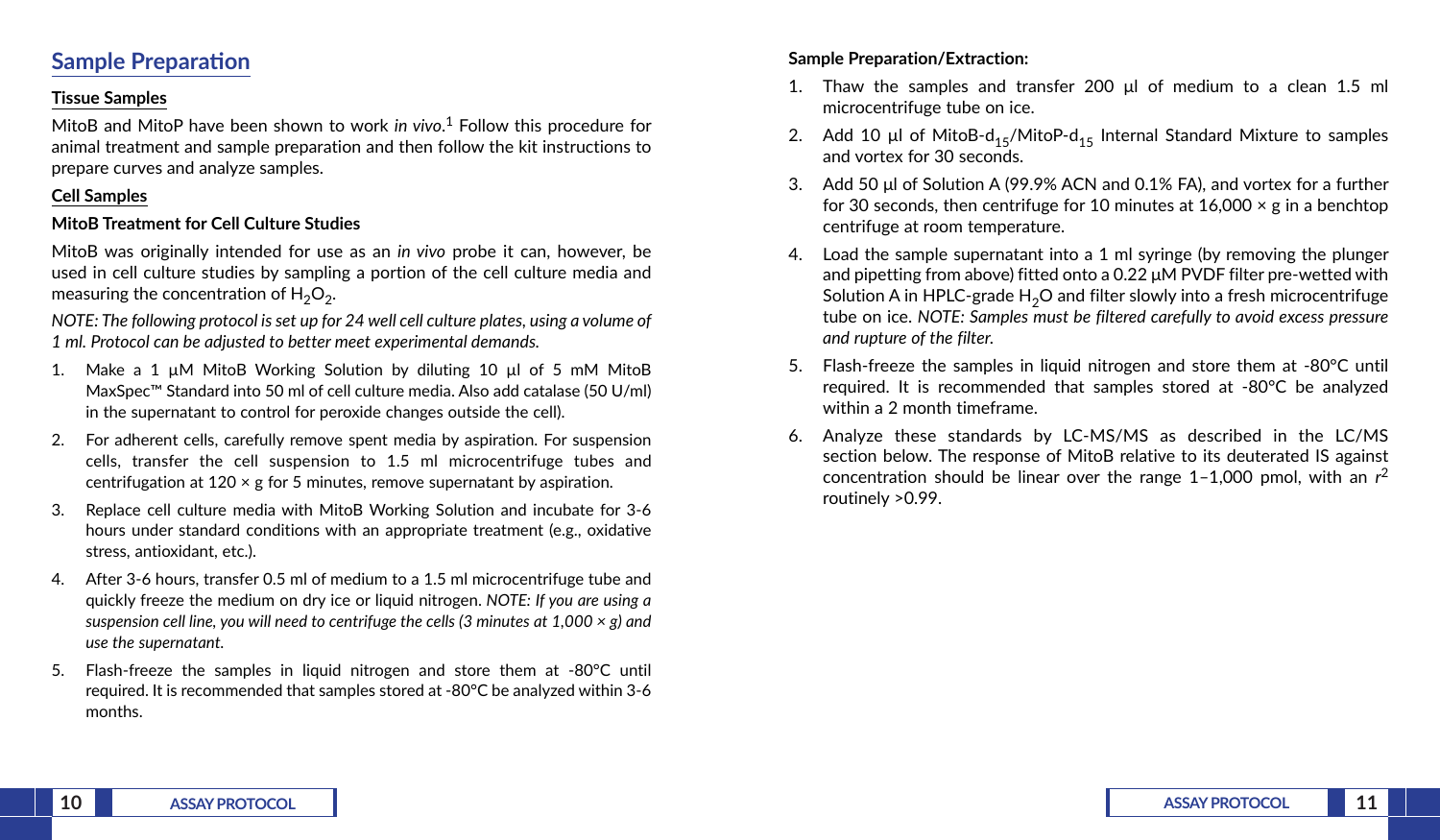#### **Preparation of Standard Curves for LC-MS/MS Analysis Cell Culture Samples:**

- 1. Add 200 µl of control cell culture media to thirteen 1.5 ml microcentrifuge tubes labeled in accordance with the MitoB/P Calibrators prepared as described above.
- 2. Add 10 µl of the MitoB-d<sub>15</sub>/MitoP-d<sub>15</sub> Internal Standard Mixture to all tubes and vortex for 30 seconds.
- 3. Add 10 µl of each Calibrator (prepared as described) to the appropriately labeled tubes
- 4. Analyze these standards by LC-MS/MS as described in the LC-MS/MS section below. The response of MitoB or MitoP relative to its deuterated IS against concentration should be linear over the range 1–1,000 pmol, with an *r*2 routinely >0.99. See Plotting the Standard Curve below.

### **Plotting the Standard Curve**

Using the dilution schemes described on page 12, the final concentration of MitoB/P for each standard is as follows:

| <b>MitoB</b> | <b>Final Amount (pmols)</b> | <b>MitoP</b> | <b>Final Amount (pmols)</b> |
|--------------|-----------------------------|--------------|-----------------------------|
| Α            | 1,000                       | Α            | 250                         |
| B            | 500                         | B            | 100                         |
| C            | 100                         | C            | 25                          |
| D            | 50                          | D            | 10                          |
| E            | 10                          | E            | 5                           |
| F            | $\Omega$                    | F            | 1                           |
|              |                             | G            | ი                           |

**Table 3. Plotting the Standard Curve**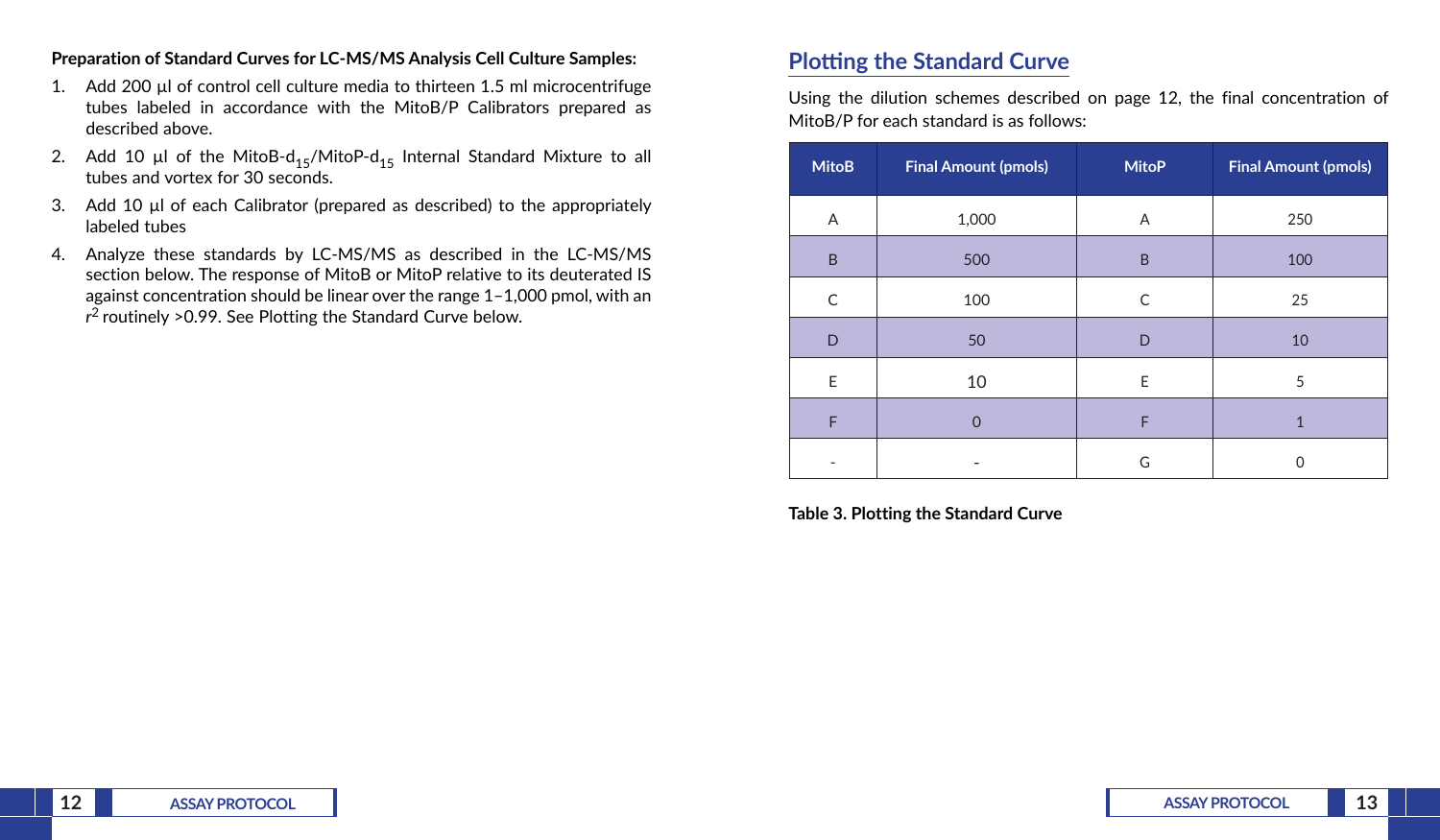## **LC-MS/MS**

Analyze the samples by LC-MS/MS with multiple reaction monitoring in positive ion mode. A Waters Acquity UPLC with Xevo TQD mass spectrometer was used for the LC-MS/MS method development. These approaches can be easily adapted for any conventional LC-MS/MS system.

**HPLC Setup:** Fit the Acquity UPLC 1.7 μm BEH phenyl reverse phase column  $(2.1 \times 100 \text{ mm})$  with a 1.7 µm BEH phenyl guard column  $(2.1 \times 5 \text{ mm})$ , and place in an Acquity UPLC system at ambient temperature. Set up a gradient elution method with Solutions A and B, delivered as outlined in the table below. The HPLC flow rate was 300 μl/min. 5 µl of supernatant obtained from sample preparation is injected. MitoB, MitoP, and their internal standards were eluted from 2.7-2.8 minutes using current conditions. The flow is diverted from mass spectrometer to waste at the time range from 0-2.5 minutes and 3-11 minutes during samples to reduce the solvent entering the mass spec.

| Time (minutes) | %A | $\boldsymbol{\%}\textbf{B}$ |
|----------------|----|-----------------------------|
| $0 - 0.5$      | 90 | 10                          |
| $\mathbf{1}$   | 70 | 30                          |
| 3              | 30 | 70                          |
| $\overline{4}$ | 30 | 70                          |
| 5              | 5  | 95                          |
| 7.5            | 5  | 95                          |
| $8 - 11$       | 90 | 10                          |

**Table 4. HPLC Mobile Phase Gradient**

**Mass Spectrometer Setup:** The eluted MitoB and MitoP were ionized by electrospray ionization in positive ion mode with nitrogen as the desolvation gas and argon as the collision gas. The following mass spectrometric parameters are used: source spray voltage, 3 kV; cone voltage, 62 V; ion source temperature, 150°C; collision energy, 52V; desolvation temperature 500°C. The MitoB and MitoP ions are selectively monitored using multiple reaction monitoring in the same LC-MS/MS analysis. The MS/MS transitions used were the same as described in Nature Protocol.2 For better sensitivity, the transitions may be optimized by directly infusing 1  $\mu$ M stock solutions of MitoP-d<sub>15</sub>, MitoP, MitoB-d<sub>15</sub> or MitoB in 50% ACN/50% H<sub>2</sub>O (vol/vol) into the mass spectrometer at 5  $\mu$ l min.<sup>-1</sup>.

| Compound        | Precursor Ion $(m/z)$ | Product Ion (m/z) |
|-----------------|-----------------------|-------------------|
| MitoB           | 397.4                 | 183.0             |
| MitoB- $d_{15}$ | 412.5                 | 191.1             |
| MitoP           | 369.4                 | 183.0             |
| MitoP- $d_{15}$ | 384.5                 | 191.1             |

**Table 5. Precursor/Product Ion Parameters**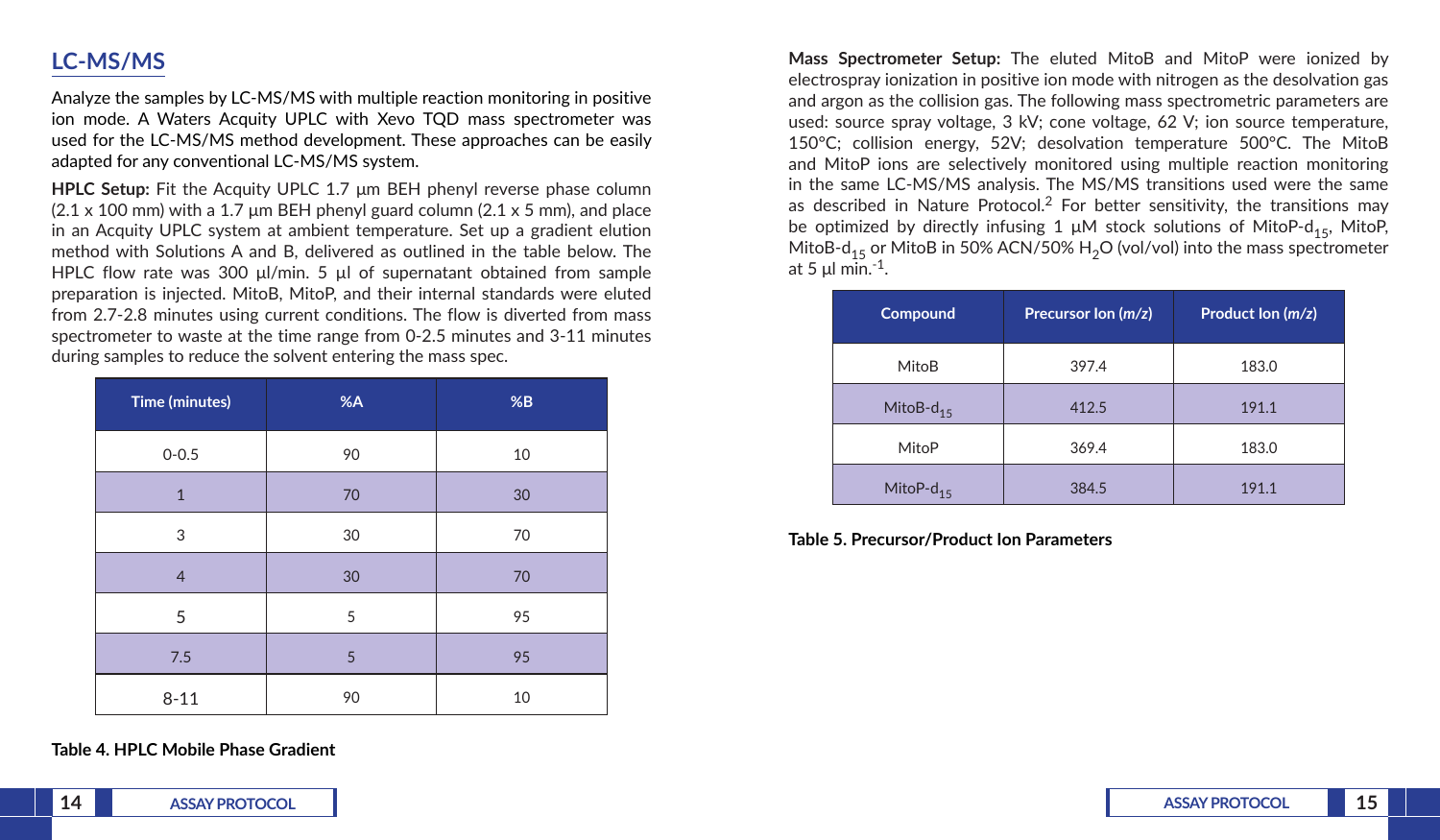- 1. Before running a full experiment be sure to tune all standards to the transitions provided in the previous table per the instructions recommended by your instrument manufacturer.
- 2. With the HPLC method set up and equilibrated, inject the MitoP/MitoB high calibration standard as a system suitability standard to ensure that the baseline of the LC-MS/MS trace is stable and that the LC-MS/MS system is responding appropriately to the compounds. MitoB and MitoP typically elute at about 9-11 minutes, with the peaks overlapping but with MitoB slightly before MitoP. Typical experimental chromatograms produced by LC-MS/MS analysis are shown n Figure 1, below.



**Figure 1. Extracted mass chromatogram of MitoB-d<sub>15</sub>, MitoB, MitoP-d<sub>15</sub>, MitoP, obtained by LC-MS/MS analysis of HepG2 cells.**

- 3. Thaw the samples and standards in autosampler vials (if they were stored frozen) and keep them at 4°C while awaiting injection by the autosampler. Set up the vials in the following suggested order: solvent blank,  $1 \mu M$ MitoB standard (Tube B5), 1 μM MitoP standard (Tube P4), solvent blank, calibration curve, and samples.
- 4. Determine peak areas for the MitoB, MitoP, and Internal Standards and calculate the MS response for the samples and calibration curve by dividing the area for each compound by the area for its corresponding internal standards. At this stage, export the data into Excel to facilitate further calculations. As each sample is injected twice, determine the mean MS response of the two injections. To produce the calibration curves, plot the mean MS response against pmol compound for MitoP and MitoB.
- 5. From the calibration curves determine the MitoP and MitoB concentrations in each sample and calculate the resulting MitoP/MitoB ratio. Correct the ratios for the  $t = 0$  control, to correct for any background oxidation in the MitoB stock injected or any that occurs during processing and storage. The means of multiple biological replicates are determined along with an appropriate measure of error.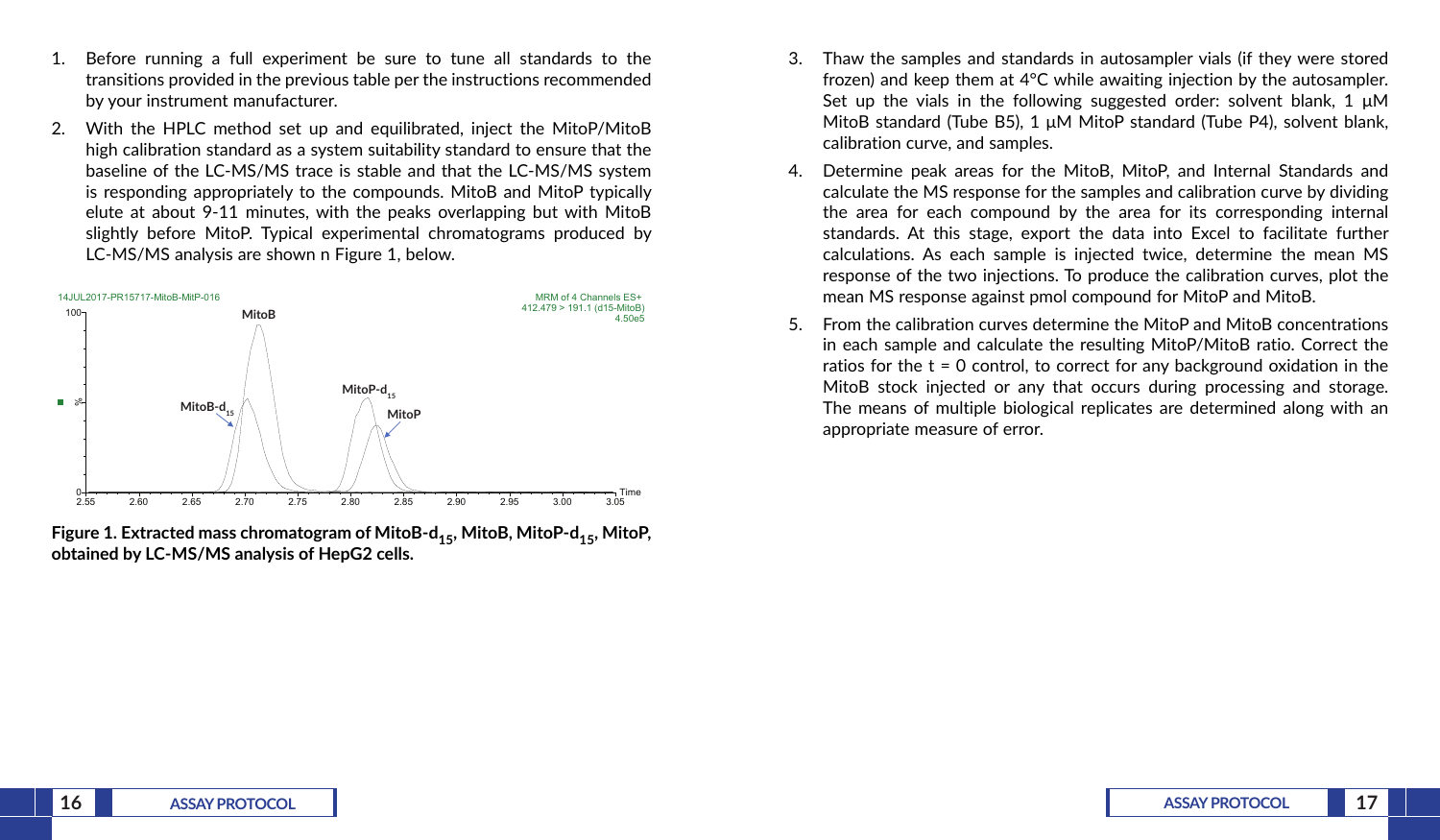### **Performance Characteristics**



**Figure 2. Standard Curves for MitoB and MitoP.**



**Figure 3. HepG2 cells treated with Menadione, followed by MitoB.**



**Figure 4. Ratio of MitoP to MitoB obtained from Figure 3.** Data shows a concentration dependent increase in the ratio of MitoP:MitoB in response to positive control.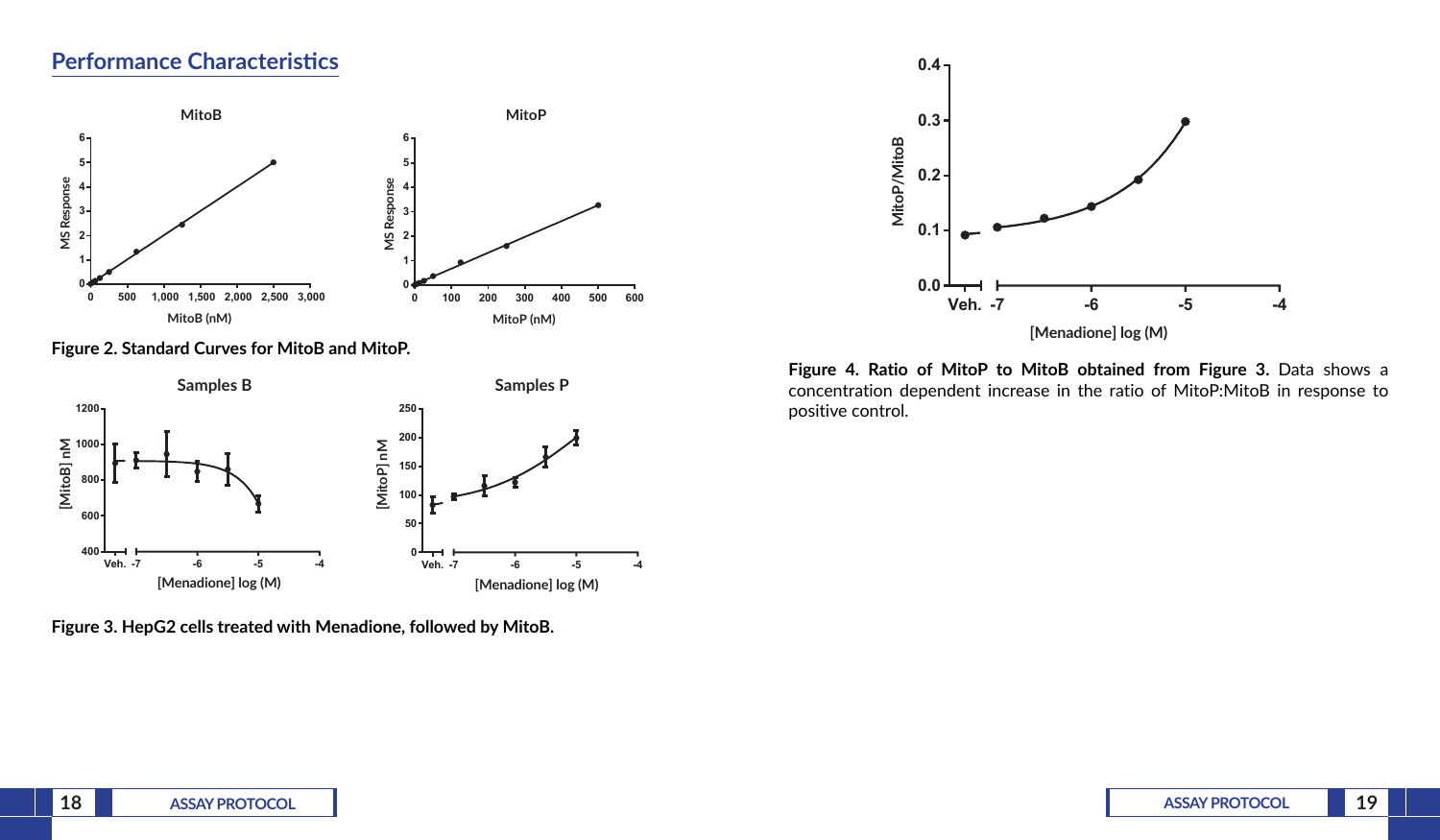# **RESOURCES**

# **Troubleshooting**

| Problem                                                                              | <b>Possible Causes</b>                                                                                | <b>Recommended Solutions</b>                                                                                                                                                                                                                                                                                                                                                                                                                                                                                                                        |  |
|--------------------------------------------------------------------------------------|-------------------------------------------------------------------------------------------------------|-----------------------------------------------------------------------------------------------------------------------------------------------------------------------------------------------------------------------------------------------------------------------------------------------------------------------------------------------------------------------------------------------------------------------------------------------------------------------------------------------------------------------------------------------------|--|
| No MitoB or MitoP detected<br>in the system suitability<br>standard                  | A. Fault with the LC-MS/MS<br>system<br>B. Incorrect method settings<br>C. Standards made incorrectly | A. Check for hardware<br>issues such as gas supply,<br>column, and LC fluidic<br>connections. Reset the<br>system if necessary and<br>rerun the samples<br>B. Check software settings<br>(monitored transistions)<br>and all HPLC and mass<br>spectrometer method<br>settings. Incorrect<br>gradient settings,<br>improper flow rate,<br>incorrect tune file, and<br>many other method<br>related settings can<br>result in the inability to<br>detect the desired peaks.<br>C. Prepare fresh standards<br>and recheck mass<br>spectrometer tuning. |  |
| MitoB, MitoP, or ISs detected<br>in the system suitability run<br>but not in samples | Error in the sample preparation/<br>extraction                                                        | Replace extraction solutions<br>B and C                                                                                                                                                                                                                                                                                                                                                                                                                                                                                                             |  |

|  | <b>Problem</b>                                                                                                         | <b>Possible Causes</b>                                                                    | <b>Recommended Solutions</b>                                                                                                                                                                                                                                                                                                                                                                                                                                                                                                                  |
|--|------------------------------------------------------------------------------------------------------------------------|-------------------------------------------------------------------------------------------|-----------------------------------------------------------------------------------------------------------------------------------------------------------------------------------------------------------------------------------------------------------------------------------------------------------------------------------------------------------------------------------------------------------------------------------------------------------------------------------------------------------------------------------------------|
|  | No MitoB or MitoP detected<br>in the samples (but the<br>calibration curve and the ISs<br>in the samples are detected) | Error in the fly injections                                                               | Check the injection solution<br>for the correct concentration<br>of MitoB (1 mM Final).                                                                                                                                                                                                                                                                                                                                                                                                                                                       |
|  | Rising pressure in the HPLC                                                                                            | Insoluble debris that has bypassed<br>the filtration and centrifugation<br>clean-up steps | This may occur due to<br>precipitation in the auto<br>sampler vials during storage.<br>If so, re-centrifuge and/<br>or re-filter the samples as<br>described in protocol. It<br>may also be necessary to<br>replace the guard column and<br>prepare fresh mobile phase<br>solutions                                                                                                                                                                                                                                                           |
|  | Change in HPLC peak shape<br>or retention time                                                                         | Deterioration of the LC column or<br>mobile phase not equilibrated.                       | Replace the guard column<br>and possibly the HPLC<br>column. If this occurs during<br>a sample run, then any<br>changes to the analysis of<br>the calibration curves and<br>standards run at different<br>times during the analysis can<br>be used to account for any<br>drift in mass spectrometer<br>response. Retention time<br>drift is typically a result of an<br>unequilibrated column. Wash<br>column with 10-20 column<br>volumes of mobile phase<br>and check retention time<br>reproducibility with repeat<br>standard injections. |